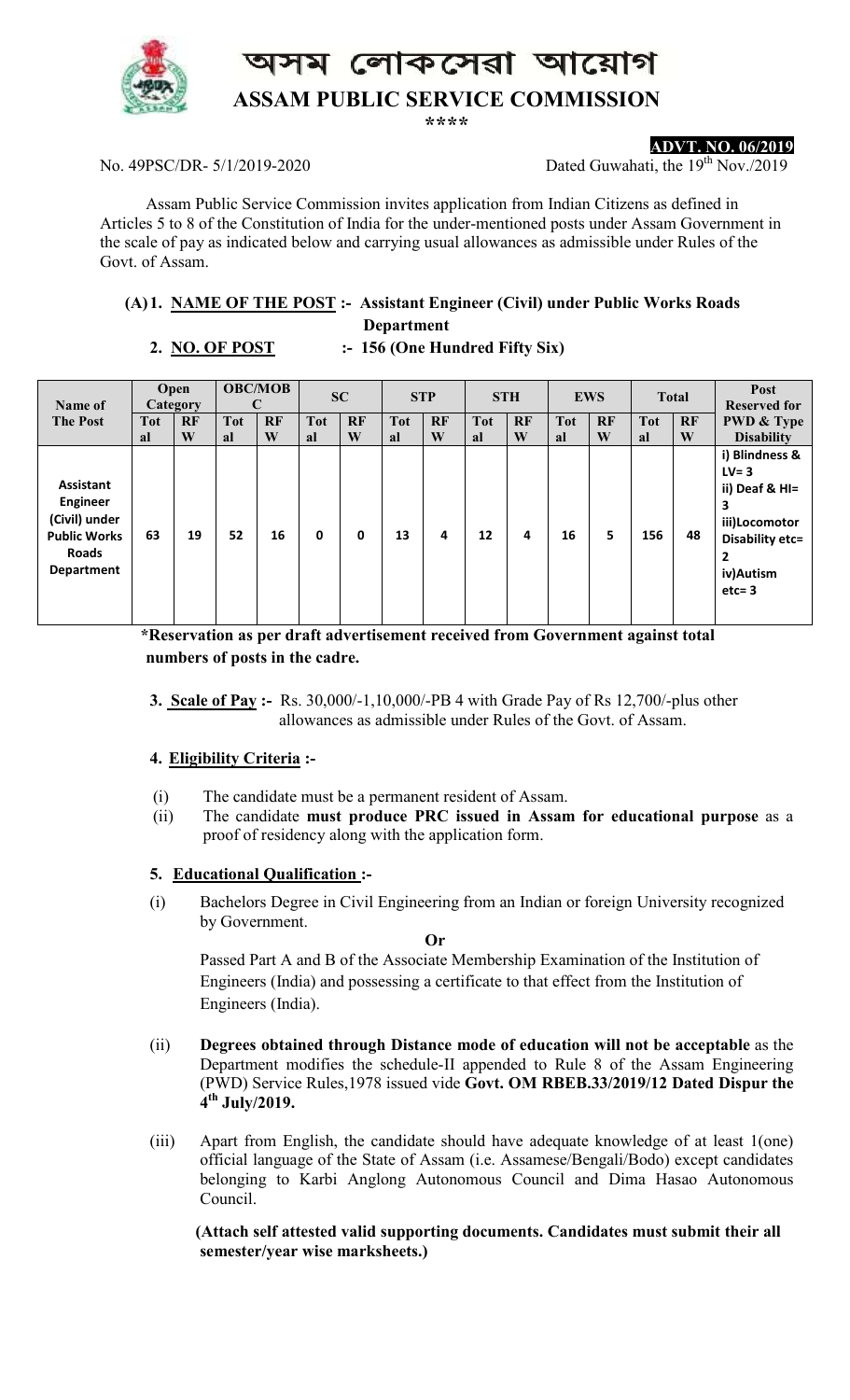### **6. AGE** :-

The candidates should not be less than 21 years of age and not more than 38 years of age as on 01-01-2019. The upper age limit is relaxable -

- (i) By 5 years for SC/ST candidates i.e upto 43 years.
- (ii) By 3 years for OBC/MOBC candidates i.e upto 41 years as per Govt. Notification No. ABP. 6/2016/9 dated Dispur the 25<sup>th</sup> April 2018.
- (iii) For Persons with Disabilities (PWD) by 10 years irrespective of SC/ST/OBC and General Category of candidates as per Govt. Notification No. ABP 144/95/121 dated Dispur the  $28<sup>th</sup>$  October, 2015.

The age limit of the candidates will be calculated on the basis of the **Matriculation /HSLC Admit Card/ Certificate** issued by a recognized Board/Council and no other document shall be accepted in lieu of the mentioned documents.

### **7. For PWD Category Candidates :-**

 To be eligible for consideration under PWD category, a candidate must possess **Benchmark Disability** and must produce **supporting necessary PWD certificate issued by competent authority** along with the application form.

### **(B) 1. Name of post :- Junior Engineer (Civil) under Public Works Department.**

| Name of the<br>Post                                                                     | Open<br>Category |                | <b>OBC/MOB</b><br>$\mathbf C$ |                | SC               |                | <b>STP</b>       |         | <b>STH</b>       |                | <b>EWS</b>       |         | <b>Total</b>     |         | <b>Post Reserved</b><br>for PWD &                                                                                  |
|-----------------------------------------------------------------------------------------|------------------|----------------|-------------------------------|----------------|------------------|----------------|------------------|---------|------------------|----------------|------------------|---------|------------------|---------|--------------------------------------------------------------------------------------------------------------------|
|                                                                                         | Tot<br>al        | <b>RF</b><br>W | <b>Tot</b><br>al              | <b>RF</b><br>W | <b>Tot</b><br>al | <b>RF</b><br>W | <b>Tot</b><br>al | RF<br>W | <b>Tot</b><br>al | <b>RF</b><br>W | <b>Tot</b><br>al | RF<br>W | <b>Tot</b><br>al | RF<br>W | <b>Type Disability</b>                                                                                             |
| <b>Junior</b><br><b>Engineer</b><br>(Civil) under<br><b>Public Works</b><br>Department. | 126              | 38             | 83                            | 25             | 21               | 6              | 31               | 9       | 15               | 5.             | 31               | 9       | 307              | 92      | i) Blindness &<br>$LV = 3$<br>ii) Deaf & $HI = 3$<br>iii)Locomotor<br>Disability etc=<br>3<br>iv) Autism etc=<br>3 |

#### **2. Number of Post :- 307 (Three Hundred Seven)**

 **\*Reservation as per draft advertisement received from Government against total numbers of posts in the cadre.** 

- **3. Scale of Pay :-** Rs. 14,000/-49,000/-PB 2 with Grade Pay of Rs 8,700/-plus other allowances as admissible under Rules of the Govt. of Assam.
- **4. Eligibility Criteria :-** 
	- (i) The candidates must be a permanent resident of Assam.
	- (ii) The candidate **must produce PRC issued in Assam for educational purpose** as a proof of residency along with the application form.

## **5. Educational Qualification :-**

- (i) A Candidate must have passed 3 years Diploma course in Civil Engineering from an institution recognized by the Government.
- (ii) The Diploma Courses must be a Regular Course. **Diploma Courses obtained through Distance Mode of Education, by whatever name called, will not be accepted.**
- (iii) Apart from English, the candidate should have adequate knowledge of at least 1(one) official language of the State of Assam (i.e. Assamese/Bengali/Bodo) except candidates belonging to Karbi Anglong Autonomous Council and Dima Hasao Autonomous Council.

 **(Attach self attested valid supporting documents. Candidates must submit their all semester/year wise marksheets.)**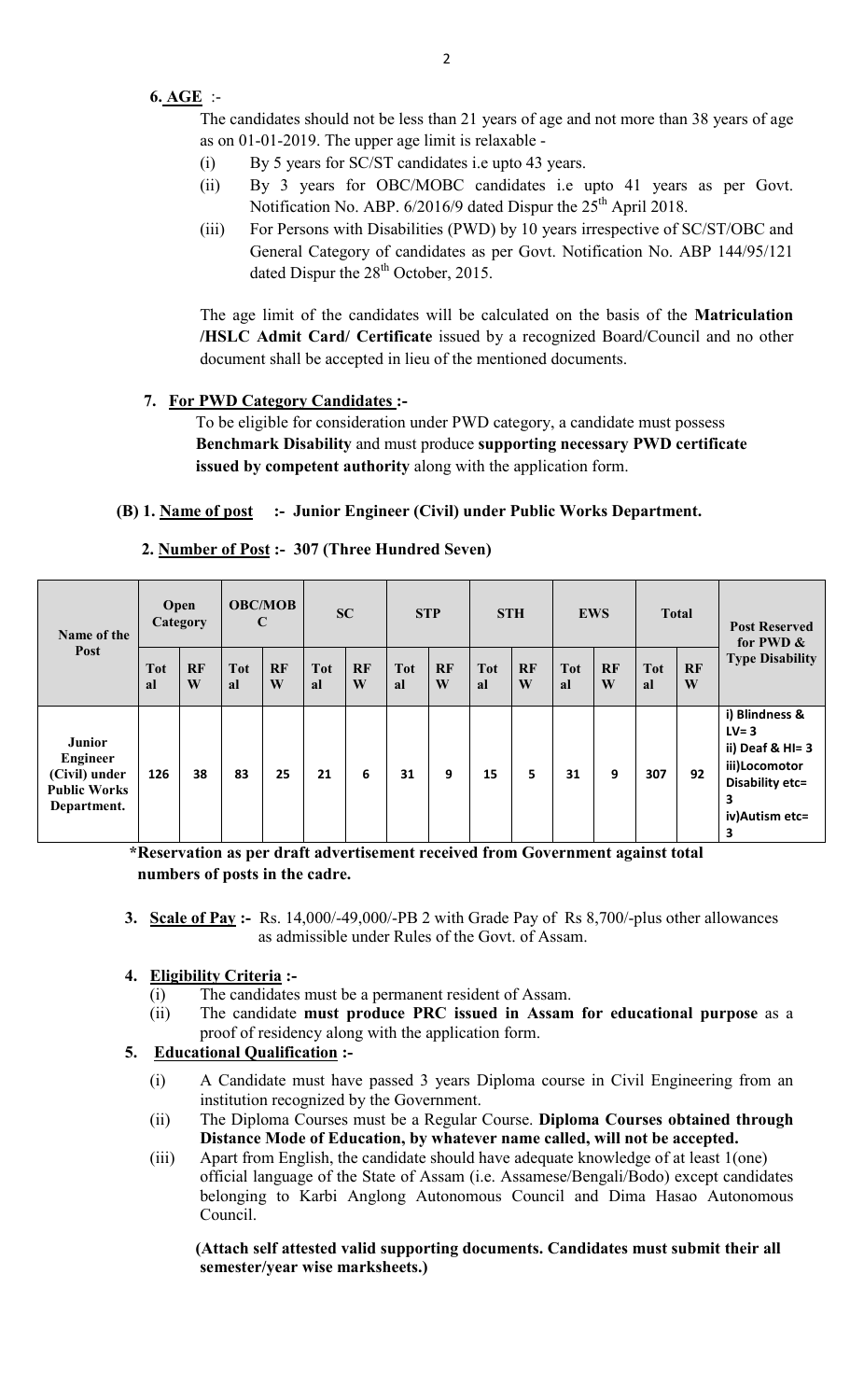- **6. AGE** :- The candidates should not be less than 21 years of age and not more than 38 years of age as on 01-01-2019. The upper age limit is relaxable -
	- (i) By 5 years for SC/ST candidates i.e upto 43 years.
	- (ii) By 3 years for OBC/MOBC candidates i.e upto 41 years as per Govt. Notification No. ABP. 6/2016/9 dated Dispur the 25<sup>th</sup> April 2018.
	- (iii) For Persons with Disabilities (PWD) by 10 years irrespective of SC/ST/OBC and General Category of candidates as per Govt. Notification No. ABP 144/95/121 dated Dispur the 28<sup>th</sup> October, 2015.

The age limit of the candidates will be calculated on the basis of the **Matriculation /HSLC Admit Card/ Certificate** issued by a recognized Board/Council and no other document shall be accepted in lieu of the mentioned documents.

#### **7. For PWD Category Candidates:-**

 To be eligible for consideration under PWD category, a candidate must possess **Benchmark Disability** and must produce **supporting necessary PWD certificate issued by competent authority** along with the application form.

#### **HOW TO APPLY**

- a. The candidates should carefully go through the terms and conditions of the advertisement, particularly (i) Educational qualification (ii) Age limit and (iii) Experience where experience is necessary.
- b. Only those candidates who fulfill all the terms and conditions of the advertisement in respect of the post for which they are applicants shall be entertained. Others need not apply.
- c. The candidates shall have to produce identity proof like Pan Card, Driving Licence,Passport, Current ID card issued by the educational institutions, Voter ID Card, Aadhar Card (wherever applicable) at the time of Screening/Written test and Viva- Voice/ Interview.
- d. The candidates should visit the commission's website **www.apsc.nic.in** regularly. If the commission decides to hold written examination/screening test, the syllabus will be uploaded only in the APSC website.
- e. The name of the post applied for should be clearly written in "**bold letters**" in the Envelope containing the application form and it should be addressed to the **Deputy Secretary, APSC, Jawaharnagar, Khanapara, Guwahati-781022**.
- f. **Application form may be obtained by downloading from the APSC's website www.apsc.nic.in . Application form DR (New form).**
- g. The last date of receiving duly filled up application form in the Commission's office is fixed on **21/12/2019** during office hours.
- h. Applications (including applications received through post) received after the last date fixed for receipt shall not be entertained.
- i. Only applications which are signed by the candidates and accompanied by all particulars as called for in the application form prescribed by the Commission shall be considered and candidates fulfilling all the terms of the advertisement of the respective posts shall be called for a Screening/Written test / Viva-voce interview, where necessary and as decided by the Commission.
- j. (i) All candidates, whether in Government Service or in Government owned undertaking or other similar organizations/Corporations/boards/ or in private employment may intimate their controlling authority instead of routing it through them. However, the fact of the endorsement by the controlling officer may be duly intimated to the Commission by the candidate. In cases where the applications are to be moved through proper channel as per terms of advertisement or subsequent announcements, the applications must be received before the last date of submission of the applications.

(ii) The Commission shall in no way be responsible if any candidate is not allowed to sit in the examination or after appointment is not released by the concerned authority.

k. The candidates must clearly state the documents enclosed with the application in the relevant section of the application form.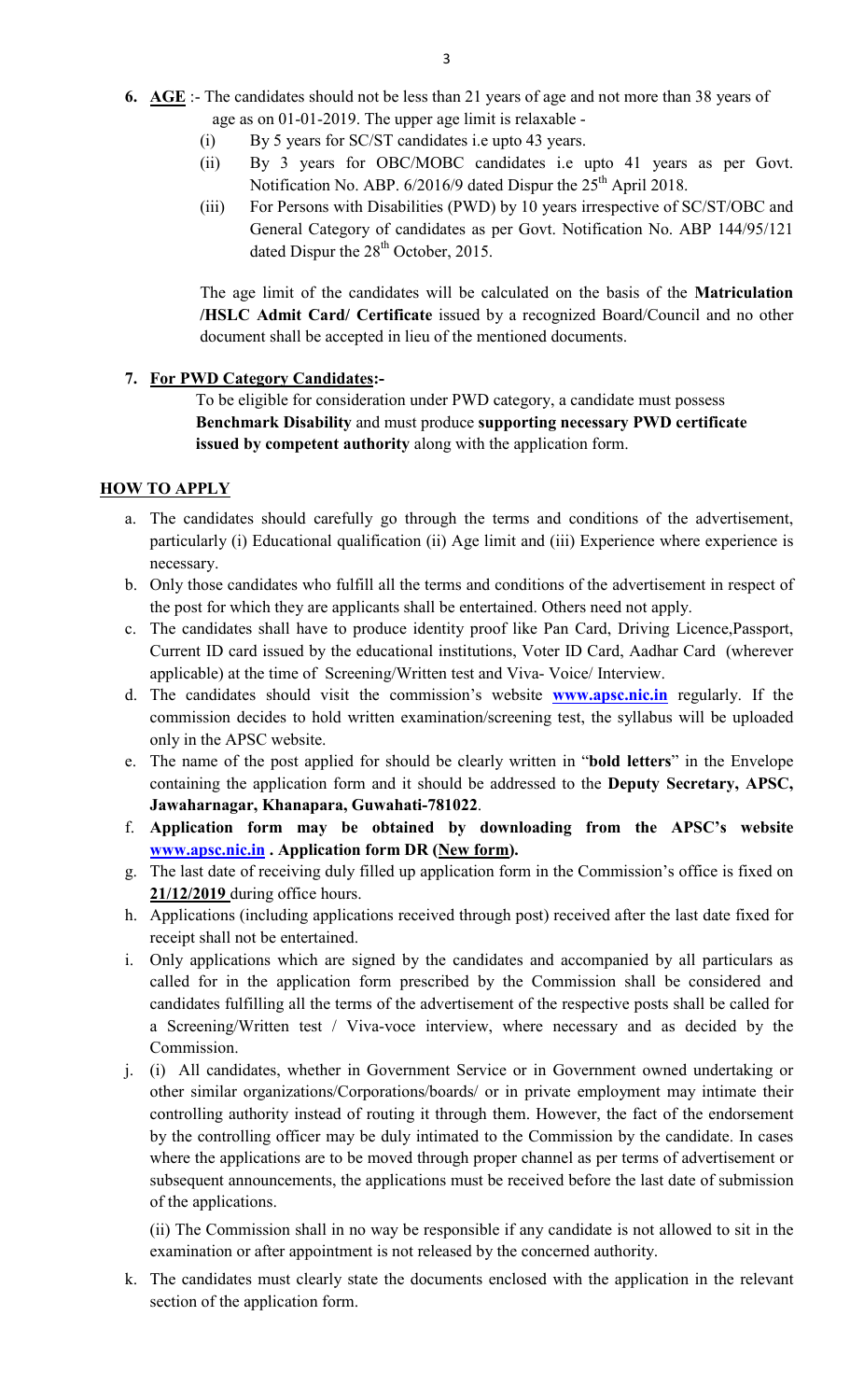As per Govt. **Notification No. FEG.32/2016/8-A dated Dispur the 28<sup>th</sup> October, 2016 communicated vide letter No. ABP.60/2014/11 dated 2nd February 2018** the Application Fees for all post under the State Govt. of Assam shown as below:

- 
- 1. For General Candidate : Rs.250/- (Rupees two hundred and fifty) only.
	-
- 2. For SC/ST/OBC/MOBC : Rs.150/- (Rupees one hundred and fifty) only.<br>
3. Candidates having BPL Certificate : Nil (Candidate having BPL certificate shou : Nil (Candidate having BPL certificate should produce their photocopy of certificate along with the Application Form).
- 4. As per Govt. Notification No. ABP 144/95/121 dated Dispur the 28<sup>th</sup> October, 2015 for persons with disabilities (PWD) candidates, the Application Fees for all posts under the State Govt. of Assam is Nil. PWD candidates should enclose with the application from photocopy of necessary certificate from a competent authority.

Fees should be deposited only through Treasury Challan in the Head of Account **"NON TAX REVENUE, OTHER NON TAX REVENUE 0051 PSC, 105 STATE PSC APPLICATION FEE RECEIPT OF APSC"** showing name of post and department. **Original copy of Treasury Challan should be submitted along with the application form.** 

## **HOW TO FILL UP THE FORM**

- a. Applicants must affix 1 (One) copy of recent photograph firmly on the space provided in the application form with good quality glue/adhesive and should also enclose another copy along with the application form. The photograph must be signed prominently. The Commission shall not be responsible for detachment/ loss of the photograph.
- b. Since the practice of furnishing attested copies of certificates/mark sheets etc. by competent authority has been discontinued by the Govt., the applicant shall furnish copies of certificate/mark sheet etc. declared by himself/herself as "certified to be true copy of the original" along with the application form.
- c. Applications must be accompanied by **self attested** copies of the under-mentioned documents, which should be tagged well without any chance of getting lost in transit.

Applications which are not accompanied by anyone of the under-mentioned documents/ requirments will not be entertained.

- **1.** Original treasury Challan depositing prescribed application fee wherever necessary as per terms of advertisement containing details of posts applied for.
- **2.** Age proof certificate (HSLC/Class X Board Admit Card/Pass Certificate).
- **3.** Certificates & mark sheets of all examinations from HSLC onwards up to the level of qualifying examination.
- **4.** Caste certificate (wherever necessary) of reserved categories issued by appropriate authority.
- **5.** Disability certificate(wherever necessary)
- **6.** Two copies of recent passport size photograph with white background.
- **7.** Signature( scanned copy to be uploaded in online mode when available)
- **8.** Experience certificates (wherever necessary) indicating the period of Service/Experience with dates.
- **9. BPL certificate/EWS certificate (wherever necessary)**

Self attested photocopies should be tagged properly without any chance of getting lost during transit. The Commission will not be responsible for any such loss due to improper tagging.

 **Incomplete application in terms of the Advertisement will be summarily rejected. No documents will be entertained after the last date of submission of application.**